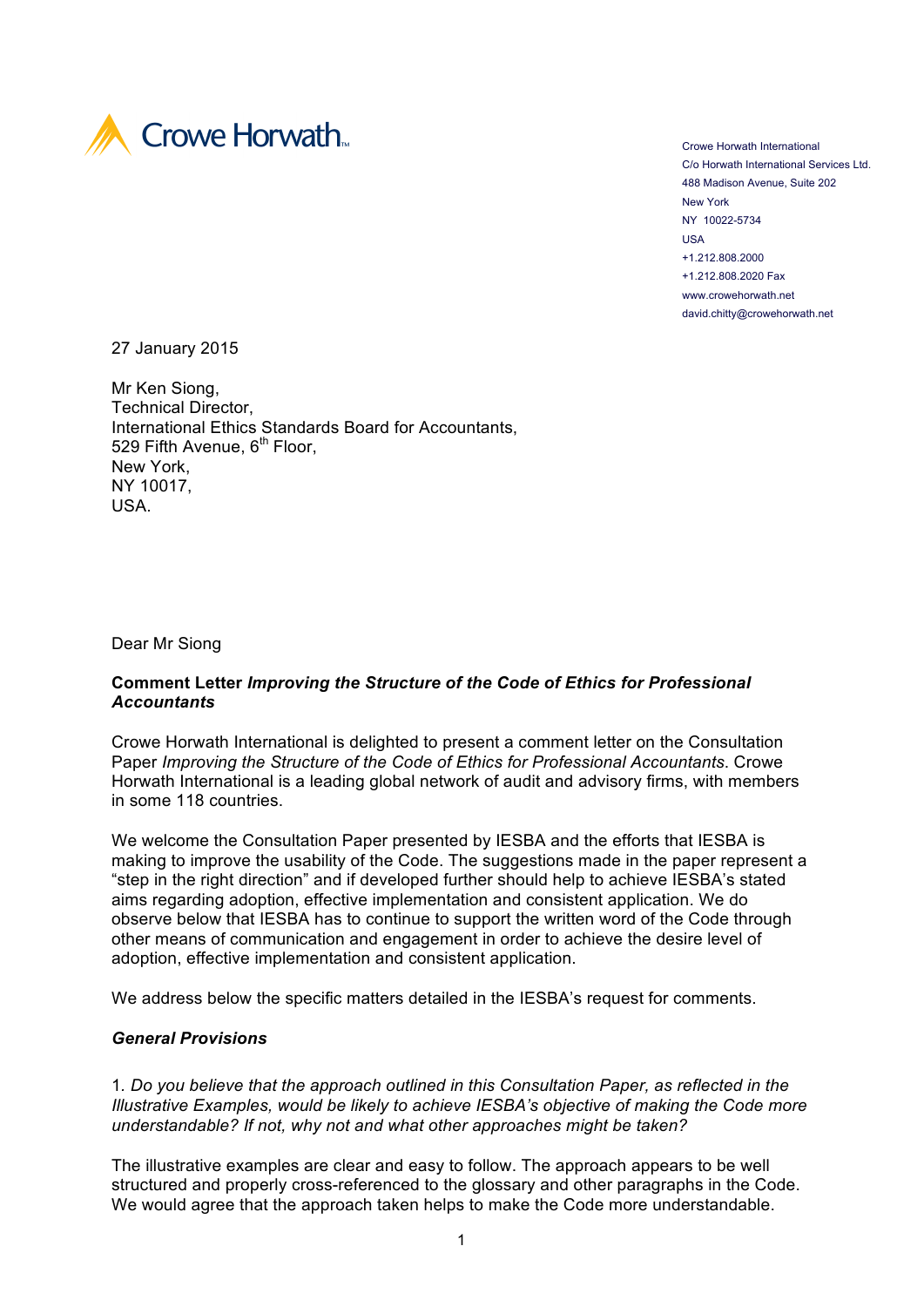2. *Do you believe that the approach outlined in this Consultation Paper, as reflected in the Illustrative Examples would be likely to make the Code more capable of being adopted into*  laws and regulations, effectively implemented and consistently applied? If not, why not and *what other approaches might be taken?* 

In principle, if the Code is clearer, then this will ease adoption, effective implementation and consistent application. The proposed reorganisation is a step towards achieving this, but IESBA has to support the printed word by continuing to communicate through presentations, outreach and other media, the meaning and interpretation of the Code. However the Code is written, culture, tradition and language will continue to have an impact upon adoption, implementation and application.

3. *Do you have any comments on the suggestions as to the numbering and ordering of the content of the Code (including reversing the order of extant Part B and Part C), as set out in paragraph 20 of the Consultation Paper?* 

We see no issues with the numbering and ordering. It is sensible to group together the material related to practice.

4. *Do you believe that issuing the provisions in the Code as separate standards or rebranding the Code, for example as International Standards on Ethics, would achieve benefits such as improving the visibility or enforceability of the Code?* 

The term "Code of Ethics" is well known and well established. We see no point in changing the name. If there are issues about visibility or enforceability, then these must have more fundamental causes than nomenclature.

## 5. *Do you believe that the suggestions as to use of language, as reflected in the Illustrative Examples, are helpful? If not, why not?*

The suggestions for improving the use of language are a sensible effort to help with the understanding of the Code. We welcome the alignment of terminology with the IAASB.

Links to terms should be provided. The way that the term "audit" is used makes sense.

If IESBA has not already done so, it is important that it consults specifically with users of the Code whose first language is not English, with the specific aim of understanding the extent to which changes in the use of English will help with translation and interpretation.

#### 6. *Do you consider it is necessary to clarify responsibility in the Code? If so, do you consider that the illustrative approach to responsibility is an appropriate means to enhance the usability and enforceability of the Code? If not, what other approach would you recommend?*

It is important that IESBA clarifies responsibility in the Code. The cross-references to ISQC 1 are appropriate, but the IAASB and IESBA should collaborate on clarifying responsibilities relating to independence and ethics and presenting relevant illustrative examples. Illustrative examples will help address the issues arising from "size, structure and organisation".

#### 7. *Do you find the examples of responsible individuals illustrated in paragraph 33 useful?*

The list of examples of responsible individuals is helpful. IESBA should develop this list as it proceeds with the reorganisation of the Code.